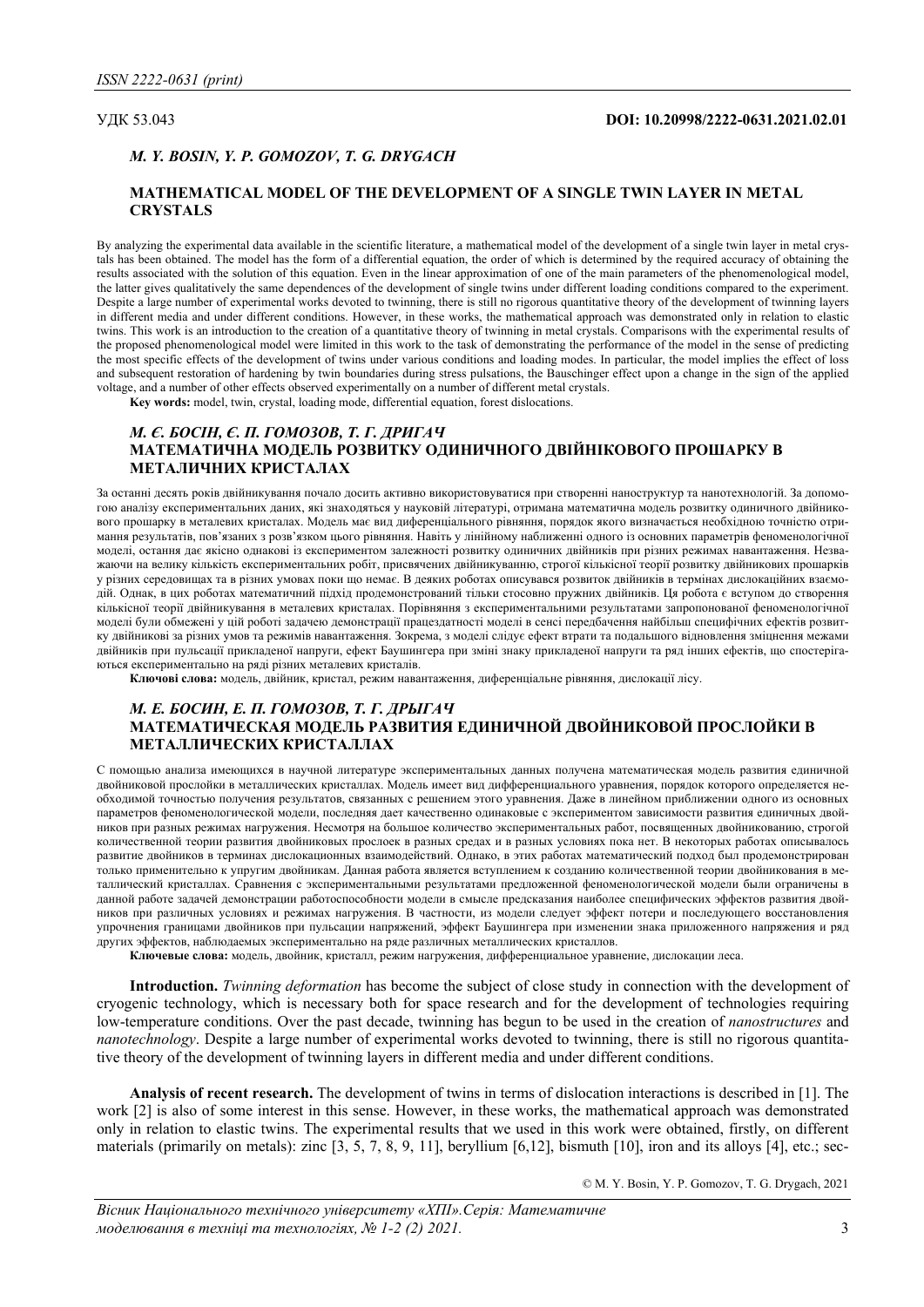ondly, under different loading conditions: under creep [9], under shock loads [11], under cyclic loads [12], under uniform loads [4; 7], under stress pulsations [8]. It was also interesting to take into account the presence of defects in crystals, for example, the type and density of forest dislocations [7], radiation defects [10].

**Formulation of the problem.** In this work, an attempt is made to obtain an *isotropic mathematical model* of the behavior of twinning layers, the conclusions of which would correspond to the experimental results. We emphasize that so far we are not talking about the creation of a rigorous mathematical theory; only after clarifying the exact meaning of the phenomenological parameters can we talk about the transformation of the phenomenological model into *a physical* and *mathematical theory*.

**Mathematical model.** Fig. 1 shows a particular case of the arrangement of a twinning layer in the parent crystal. Particularly, firstly, the twin is plane-parallel (most of the twins are wedge-shaped, and the top of the twinned wedge can be located inside the crystal), and secondly, twin boundaries are perpendicular to the faceting of the sample only at a certain orientation of the latter. The initial thickness of the twin is indicated in Fig. 1 through  $\alpha b_0$ ». After the load *P* is

> applied (as shown in Fig. 1), the thickness of the twin increases and reaches the value  $\Delta b$ . We denote the relative thickening of the twin by  $\varepsilon$ :

> > $\mathcal{E}$

$$
=\frac{\Delta b}{b_0}.
$$
 (1)



P **William Street Bank** P

Taking into account the property of twin boundaries to accumulate and possibly lose hardening which is irreversibility and reversibility observed during the development of twins, we represent the relative thickening of the

twin in the form:

$$
\varepsilon = \varepsilon_e + \varepsilon_p, \tag{2}
$$

where  $\varepsilon_{\rho}$  – is the elastic part of the thickening, which disappears after stress relief, and  $\varepsilon_{p}$  – the plastic (irreversible) part of the thickening.

For  $\varepsilon$ <sub>*e*</sub> by analogy with *Hooke's law*, we write

$$
\varepsilon_e = \frac{\sigma}{G_2},\tag{3}
$$

here  $G_2$  plays the role of an elastic modulus for a single twin.

For  $\varepsilon_p$ , using the concept of *viscous resistance forces* that cause irreversibility of the displacement of twin boundaries, we can write by analogy with the well-known *Newton's law* (the stress of resistance to plastic shear is proportional to the strain rate):

$$
\frac{d\varepsilon_p}{dt} \equiv \dot{\varepsilon}_p = \frac{\sigma}{\eta},\tag{4}
$$

here  $\eta$  is a parameter that has the dimension of the usual viscosity coefficient.

With the growth of the twin, the value of  $\eta$  changes in connection with a change in the dislocation structure in the vicinity of the twin boundaries and, consequently, with a change in the "viscous resistance" forces. That's why

$$
\eta = \eta \left( \varepsilon_P \right). \tag{5}
$$

Restricting ourselves to the linear part of the expansion of  $\eta(\varepsilon_p)$  in *the Maclaurin series*, we write:

$$
\eta(\varepsilon_P) \approx \eta_0 + \frac{d\eta}{d\varepsilon_P} \varepsilon_P, \tag{6}
$$

here  $\eta_0$  is the value of  $\eta$  at  $\varepsilon_p = 0$ . From (6) and (4) we find:

$$
\sigma = \left(\eta_0 + \frac{d\eta}{d\varepsilon_P} \varepsilon_P\right) \dot{\varepsilon}_P = \eta_0 \dot{\varepsilon}_P + \frac{d\eta}{d\varepsilon_P} \times \frac{d\varepsilon_P}{dt} \varepsilon_P = \eta_0 \dot{\varepsilon}_P + \dot{\eta} \varepsilon_p \,. \tag{7}
$$

The parameter  $\dot{\eta}$  has the dimension of the elastic modulus, so we introduce the notation:

$$
\dot{\eta} = G_1. \tag{8}
$$

From (2), (3), (7) and (8) we obtain a differential equation connecting  $\sigma$  and  $\varepsilon$ :

$$
\sigma + \tau_{\varepsilon} \dot{\sigma} = G(\varepsilon + \tau_{\sigma} \dot{\varepsilon}),\tag{9}
$$

here

$$
\tau_{\varepsilon} = \frac{\eta}{G_1 + G_2}, \ G = \frac{G_1 G_2}{G_1 + G_2}, \ \tau_{\sigma} = \frac{\eta_0}{G_1}.
$$
\n(10)

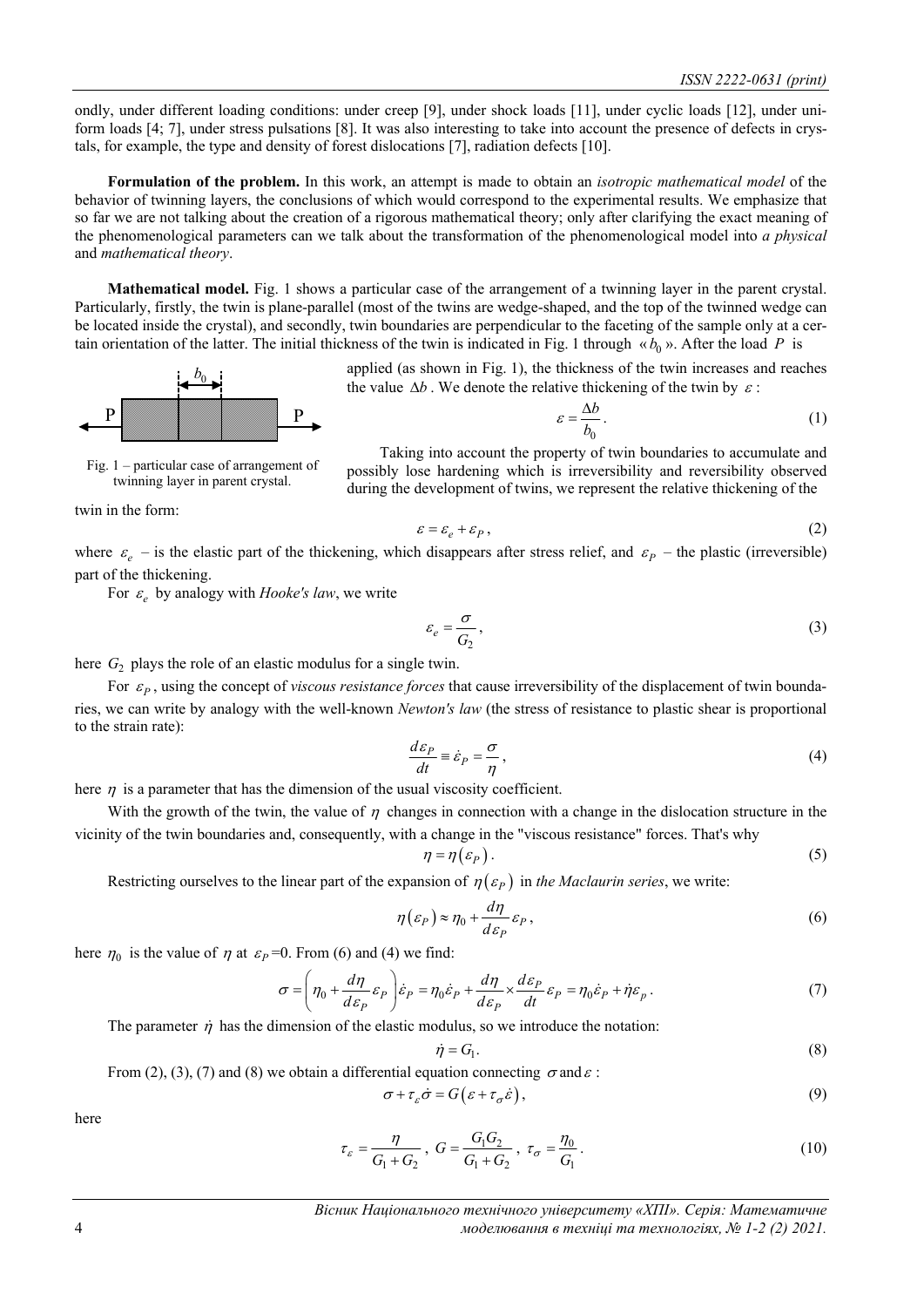Note that equation (9) has a form similar to the equation of the *standard linear body*. The value of G in this model is the *relaxed elastic modulus*,  $\tau_{\varepsilon}$  and  $\tau_{\sigma}$  – are the stress relaxation times (at constant deformation) and deformation (at constant stress), respectively.

Solving equation (9) with either law  $\sigma(t)$  or  $\varepsilon(t)$  given, we find the other function. Comparing the curves  $\varepsilon(t)$ and  $\sigma(t)$ , that is, making a formal change in the solution  $t \to t(\sigma)$  or  $t \to t(\varepsilon)$ , one can construct diagrams  $\sigma - \varepsilon$ . Comparing these diagrams with the experimental curves  $\sigma(\varepsilon)$ , it is possible to recover the parameters G<sub>1</sub>, G<sub>2</sub>,  $\eta_0$  (see below).

Equation (9) is an approximate model of the twin development process. To increase the accuracy, one can take into account the next (quadratic) term in the expansion of  $\eta(\varepsilon_p)$  in powers of  $\varepsilon_p$ . Then instead of equation (6) we get the formula:

$$
\eta(\varepsilon_P) \approx \eta_0 + \frac{d\eta}{d\varepsilon_P} \varepsilon_P + \frac{1}{2} \times \frac{d^2\eta}{d\varepsilon_P^2} \varepsilon_P^2, \tag{11}
$$

and instead of (9), the equation

$$
\sigma = \eta_0 \left( \dot{\varepsilon} - \frac{\dot{\sigma}}{G_2} \right) + G_1 \left( \varepsilon - \frac{\sigma}{G_2} \right) + \frac{1}{2} \times \left( \frac{\varepsilon - \frac{\sigma}{G_2}}{\left( \dot{\varepsilon} - \frac{\dot{\sigma}}{G_2} \right)^2} \left[ \xi \left( \dot{\varepsilon} - \frac{\dot{\sigma}}{G_2} \right) - G_1 \left( \dot{\varepsilon} - \frac{\dot{\sigma}}{G_2} \right) \right].
$$
\n(12)

Here  $\xi$  is a new parameter, the meaning of which, like the meaning of other parameters, can be determined by studying their dependence on various factors (temperature, speed and loading mode, structure, etc.).

Let's consider the main loading modes.

1. *Creep mode*.

Equation (9) can be written under the condition  $\sigma = const$ :

$$
\dot{\varepsilon} + \frac{1}{\tau_{\sigma}} \varepsilon = \frac{\sigma}{G\tau_{\sigma}}.
$$
\n(13)

The solution of the resulting linear inhomogeneous differential equation with the initial condition  $\varepsilon |_{t=0} = 0$  has the form:

$$
\varepsilon = \frac{\sigma}{G} \left( 1 - e^{-\frac{t}{\tau_{\sigma}}} \right). \tag{14}
$$

Comparison of equation (14) with the experimental creep curve will make it easy to recover the parameters G and  $\tau_{\sigma}$ .

Equation (12) gives a more cumbersome expression for the creep. Substituting  $\sigma = const$  into equation (12) and resolving the result obtained with respect to the highest derivative, we obtain:

$$
\ddot{\varepsilon} = \frac{2\dot{\varepsilon}^2 \left(\eta_0 \dot{\varepsilon} - \sigma\right)}{G_1 \left(\varepsilon - \frac{\sigma}{G_2}\right)^2} + \frac{2\dot{\varepsilon}^2}{\varepsilon - \frac{\sigma}{G_2}} + \frac{\xi}{G_1} \dot{\varepsilon} \,. \tag{15}
$$

Equation (15) does not explicitly contain the time t and therefore admits a decrease in the order.

2. *Active loading mode at*  $\dot{\sigma}$  = const.

We put  $\dot{\sigma} = \mathbf{C}$ , that is,

$$
\sigma = \mathcal{C}t \tag{16}
$$

Equation (9) then takes the form

$$
\dot{\varepsilon} + \frac{1}{\tau_{\sigma}} \varepsilon = \frac{\mathbb{C}}{G\tau_{\sigma}} \left( t + \tau_{\varepsilon} \right) \tag{17}
$$

The solution to this equation under the initial condition  $\varepsilon |_{t=0} = 0$  is the function

$$
\varepsilon = \frac{C}{G} \left( \tau_{\varepsilon} - \tau_{\sigma} \right) \left( 1 - e^{-\frac{t}{\tau_{\sigma}}} \right) + \frac{C}{G} t \,. \tag{18}
$$

The relaxation times  $\tau_{\varepsilon}$  and  $\tau_{\sigma}$  in metals are most often related by the inequality  $\tau_{\varepsilon} \ll \tau_{\sigma}$  that is,  $G_2 \gg G_1$ . For a loading duration  $t \ll \tau_{\sigma}$  from equation (18) we obtain: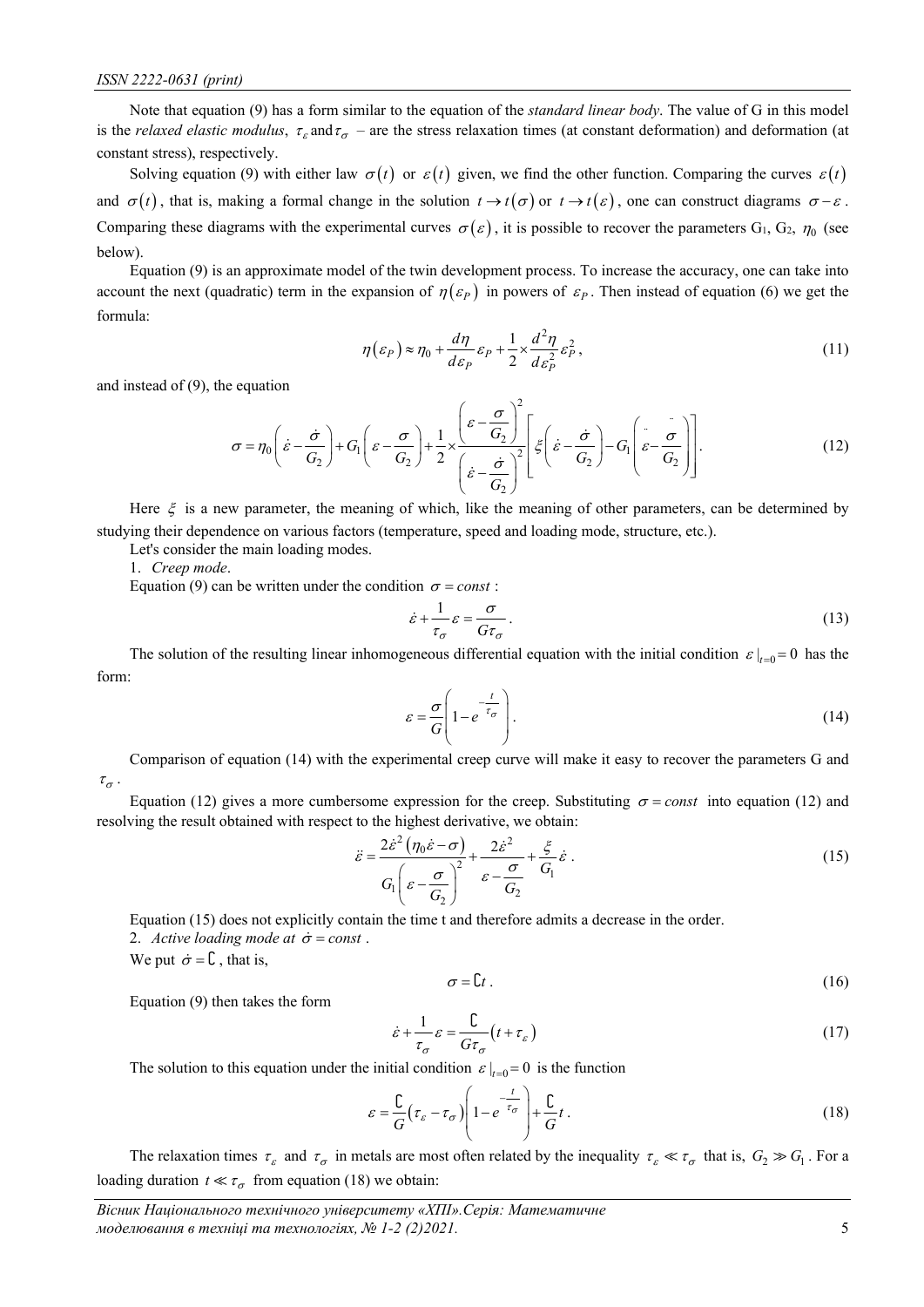$$
\varepsilon = \frac{C}{2\eta_0} t^2 \,. \tag{19}
$$

Substituting (16) into a more precise equation (12), we get:

$$
\ddot{\varepsilon} = 2 \frac{\left(\dot{\varepsilon} - \frac{\mathcal{L}}{G_2}\right)^2}{\left(\varepsilon - \frac{\mathcal{L}}{G_2}t\right)^2} \left[\frac{\eta_0}{G_1}\left(\dot{\varepsilon} - \frac{\mathcal{L}}{G_2}\right) + \left(\varepsilon - \frac{\mathcal{L}}{G_2}t\right) - \frac{\mathcal{L}}{G_1}t\right] + \frac{\xi}{G_1}\left(\dot{\varepsilon} - \frac{\mathcal{L}}{G_2}\right). \tag{20}
$$

If we introduce an auxiliary function  $\varphi(t)$ 2  $\varphi(t) = \varepsilon - \frac{\mathcal{C}}{G_2}t$ , then instead of (20) we can write

> 2  $\overline{0}$  $V_1$   $V_1$   $V_1$  $\ddot{\varphi} = 2 \left( \frac{\dot{\varphi}}{\varphi} \right)^2 \left( \frac{\eta_0}{G_1} \dot{\varphi} + \varphi - \frac{C}{G_1} t \right) + \frac{\xi}{G_1} \dot{\varphi}$  $\ddot{\varphi} = 2\left(\frac{\dot{\varphi}}{\varphi}\right)^{2}\left(\frac{\eta_{0}}{G_{1}}\dot{\varphi} + \varphi - \frac{C}{G_{1}}t\right) + \frac{\xi}{G_{1}}\dot{\varphi}.$ (21)

Recall that 2  $\mathbf{U}_2$  $\frac{C}{G_2}t = \frac{\sigma}{G_2}$  is the elastic part of the deformation, so that the function  $\varphi(t)$  has the meaning of the irre-

versible part of the deformation  $\varepsilon_p = \varepsilon - \varepsilon_e$ .

3. *Active loading mode at*  $\dot{\varepsilon}$  = const.

Let  $\varepsilon = kt$ , i.e., the rate of deformation change is

$$
\dot{\varepsilon} = k \tag{22}
$$

Equation (9) then takes the form

$$
\dot{\sigma} + \frac{1}{\tau_{\varepsilon}} \sigma = \frac{kG}{\tau_{\varepsilon}} \left( t + \tau_{\sigma} \right). \tag{23}
$$

The solution of this equation with the initial condition  $\sigma |_{t=0} = 0$  leads to the function

$$
\sigma = kGt + kG\left(\tau_{\sigma} - \tau_{\varepsilon}\right) \left(1 - e^{-\frac{t}{\tau_{\varepsilon}}}\right). \tag{24}
$$

Expression (24) can be simplified by expanding the exponent in a Maclaurin series and choosing  $2 - 3$  terms in the expansion. But this requires the fulfillment of the inequality  $t \ll \tau_{\varepsilon}$  which should be dictated by the conditions of the experiment.

Substituting (22) into equation (12), we obtain:

$$
\ddot{\varphi} = 2 \frac{G_2}{G_1} \times \left(\frac{k - \frac{\dot{\sigma}}{G_2}}{kt - \frac{\sigma}{G_2}}\right)^2 \left[\sigma - \eta_0 \left(k - \frac{\dot{\sigma}}{G_2}\right) - G_1 \left(kt - \frac{\sigma}{G_2}\right)\right] - \frac{G_2}{G_1} \left(k - \frac{\dot{\sigma}}{G_2}\right) \xi.
$$
\n(25)

We introduce an auxiliary function

$$
\psi(t) = kt - \frac{\sigma}{G_2} \,. \tag{26}
$$

This function has the same meaning as  $\varphi(t)$ , introduced earlier, that is, it is the difference between deformation and its elastic part. But since plastic deformation in the modes  $\dot{\sigma} = const$  and  $\dot{\varepsilon} = const$  proceeds in different ways, the functions  $\psi(t)$  and  $\varphi(t)$  are significantly different. Taking into account (26), equation (25) can be written in the form:

$$
\ddot{\psi} = 2 \frac{\dot{\psi}^2}{\psi^2} \left( \frac{\eta_0}{G_1} \dot{\psi} + \frac{G_1 + G_2}{G_1} \psi - \frac{G_2}{G_1} k t \right) - \frac{G_2}{G_1} \xi \dot{\psi} \,. \tag{27}
$$

The solution of this equation under the initial condition  $\sigma |_{t=0} = 0$  or, which is the same,  $\psi |_{t=0} = 0$  gives the dependence  $\sigma(t)$  during loading. The latter can be measured experimentally. Comparison, firstly, provides information about the effectiveness of the model, and secondly, it allows to determine the parameters  $G_1$ ,  $G_2$ ,  $\eta_0$ ,  $\xi$ .

## 4. *Mode of pulsating loads*.

Let us choose for the pulsation the regime  $\dot{\sigma} = const = \mathbf{C}$  during loading and  $\dot{\sigma} = const = \mathbf{C}'$  during unloading. Let also the loading rate be significantly less than the unloading rate  $\mathcal{L} \ll \mathcal{L}'$ , as it was in the experiments [8]. The voltage ripple amplitude is denoted by  $\sigma_0$ . Solving equation (9) sequentially, first for loading at a rate of  $\dot{\sigma} = \mathcal{L}$ , then for unloading at a rate of  $\dot{\sigma} = C'$ , then for repeated loading at the same rate  $C$  and for unloading at a rate  $C'$ , etc., we obtain a diagram similar to that obtained experimentally in [8]: with each cycle, a certain displacement of twin boundaries is ob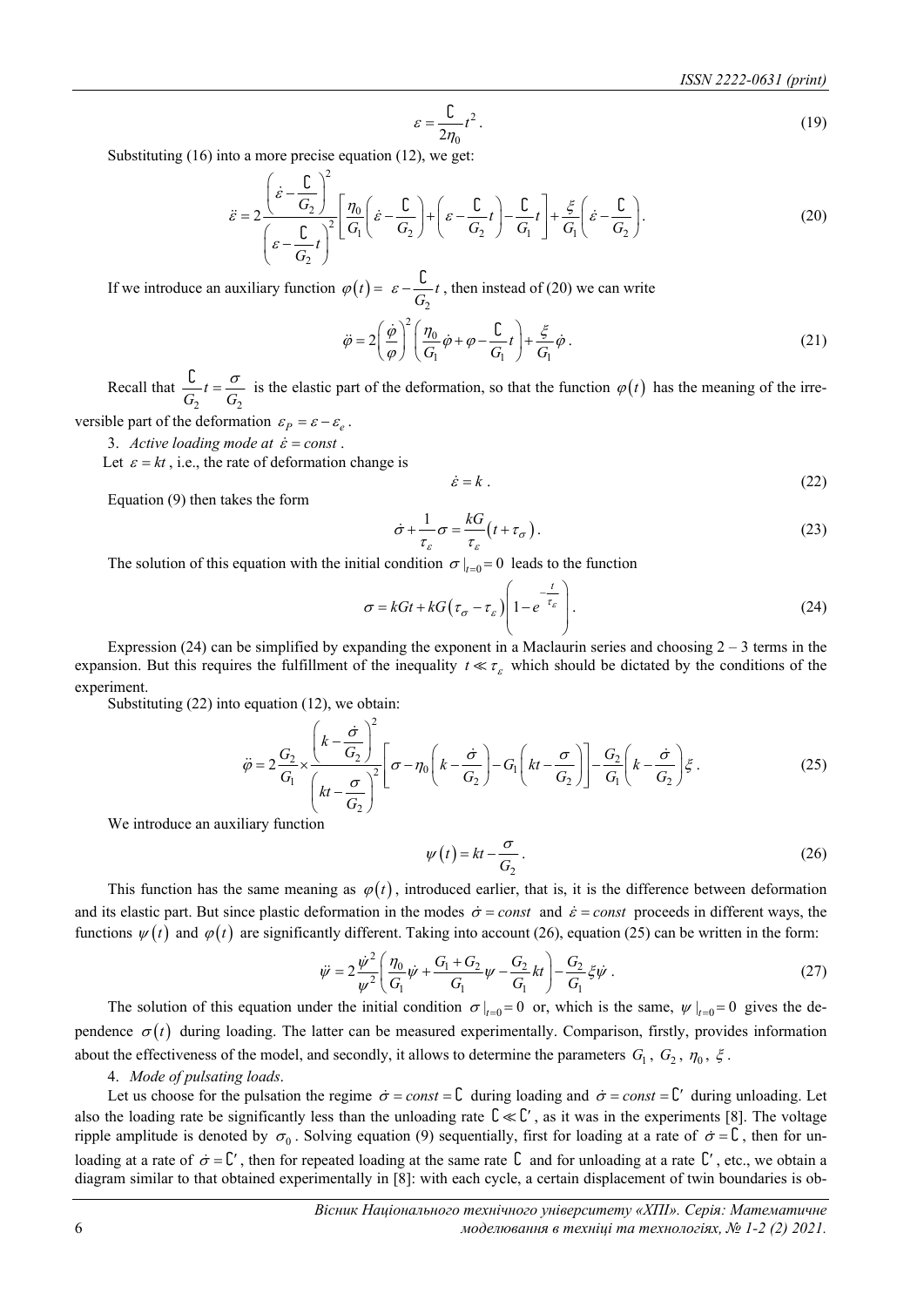served, which decays with the number of cycles. For each repeated cycle, the relative displacement of twin boundaries is equal to

$$
\beta_k = \varepsilon' e^{-k \frac{G_1 \eta_0}{\eta_0 \mathbb{C}}},\tag{28}
$$

here  $\varepsilon' = \varepsilon_0 - \frac{\omega_0}{G_2}$  $\epsilon' = \epsilon_0 - \frac{\sigma_0}{\sigma}$  is the relative displacement of twin boundaries during the first loading cycle minus the elastic part

 $\boldsymbol{0}$  $G<sub>2</sub>$  $\frac{\sigma_0}{\sigma}$ . Experiments [8, 12] show that the most stable measure of this loss effect and the subsequent restoration of harden-

ing by twin boundaries under voltage pulsations is the value  $\delta = \sum \beta_k$ . The series with terms given by (28) is convergent, it is easy to calculate its sum:

$$
\delta = \sum_{k=1}^{\infty} \beta_k = \varepsilon' \frac{1}{\frac{G_1 \sigma_0}{e^{-\eta_0 C}} - 1}.
$$
\n(29)

Relation (29) is in satisfactory agreement with experiment.

*5. Mode of alternating loads.*

Let us apply equation  $(9)$  to study the behavior of twin boundaries under alternating loading of the sample. Let the second loading, in contrast to the case considered above, be performed at a speed  $\dot{\sigma} = -\hat{\mathsf{L}}$ , that is, a load of the opposite sign  $\sigma = -\mathcal{L}t$  is applied (the time is counted from the beginning of repeated loading). Under the initial condition  $\varepsilon \big|_{t=0} = \varepsilon'$  for  $\varepsilon(t)$  we find:

$$
\varepsilon = \left[\varepsilon' + \frac{C}{G}(\tau_{\varepsilon} - \tau_{\sigma})\right] e^{-\frac{t}{\tau_{\sigma}}} + \frac{C}{G}(\tau_{\sigma} - \tau_{\varepsilon} - t).
$$
\n(30)

By the time  $t_0$ , stress –  $\sigma_0$  and deformation  $\varepsilon_2$  will be reached, which is calculated by substituting the value  $t_0 = \frac{\sigma_0}{C}$  into expression (30). If we postpone the  $\varepsilon(\sigma)$  curve under loading of the opposite sign in the positive direction of the coordinate axes, as is done in the illustration of *the Bauschinger effect* [13], then for  $\sigma = \sigma_0$  the deformation value will be

$$
\varepsilon_2' = 2\varepsilon' - \varepsilon_2 \,. \tag{31}
$$

The measure of the Bauschinger effect is usually taken as the measure of the discrepancy between the curves of repeated loading in the forward and reverse directions at  $|\sigma| = \sigma_0$ . Denoting it by  $\beta_B$ , we obtain

$$
\beta_B = 2\varepsilon' \left( 1 - e^{-\frac{t}{\tau_\sigma}} \right). \tag{32}
$$

or, making the substitution  $t_0 = \frac{\sigma_0}{C}$ , instead of (32) we write

$$
\beta_B = 2\varepsilon' \left( 1 - e^{-\frac{\sigma_0}{\mathbb{C}\tau_\sigma}} \right). \tag{33}
$$

Expressions (32) and (33) make it possible to estimate the measure of the Bauschinger effect in twinning within the framework of the phenomenological consideration described above. To simplify calculations, consider the limiting case  $\tau_{\varepsilon} \ll \tau_{\sigma}$  and  $t \ll \tau_{\sigma}$ . Moreover, from (32) we find:

$$
\beta_B \approx 2\varepsilon' \frac{G_1}{\eta_0} t_0,\tag{34}
$$

and from (19) for  $t_0$  we have

$$
t_0 \approx \sqrt{\frac{2\eta_0 \varepsilon_0}{\mathcal{L}}},\tag{35}
$$

Substituting (35) into (34), we obtain

$$
\beta_B \approx 2\varepsilon' G_1 \sqrt{\frac{2\varepsilon_0}{\Gamma \eta_0}}\tag{36}
$$

or, setting  $\varepsilon' \approx \varepsilon_0$  (since for  $G_2 \gg G_1$   $\varepsilon_e \ll \varepsilon_p$ ,  $\varepsilon_e \ll \varepsilon$ ), instead of (36) we can write

$$
\beta_B \approx 2\sqrt{2} \frac{G_1}{\sqrt{\eta_0 \mathsf{C}}} \varepsilon_0^{\frac{2}{3}}.
$$
\n(37)

*Вісник Національного технічного університету «ХПІ».Серія: Математичне моделювання в техніці та технологіях, № 1-2 (2) 2021.* 7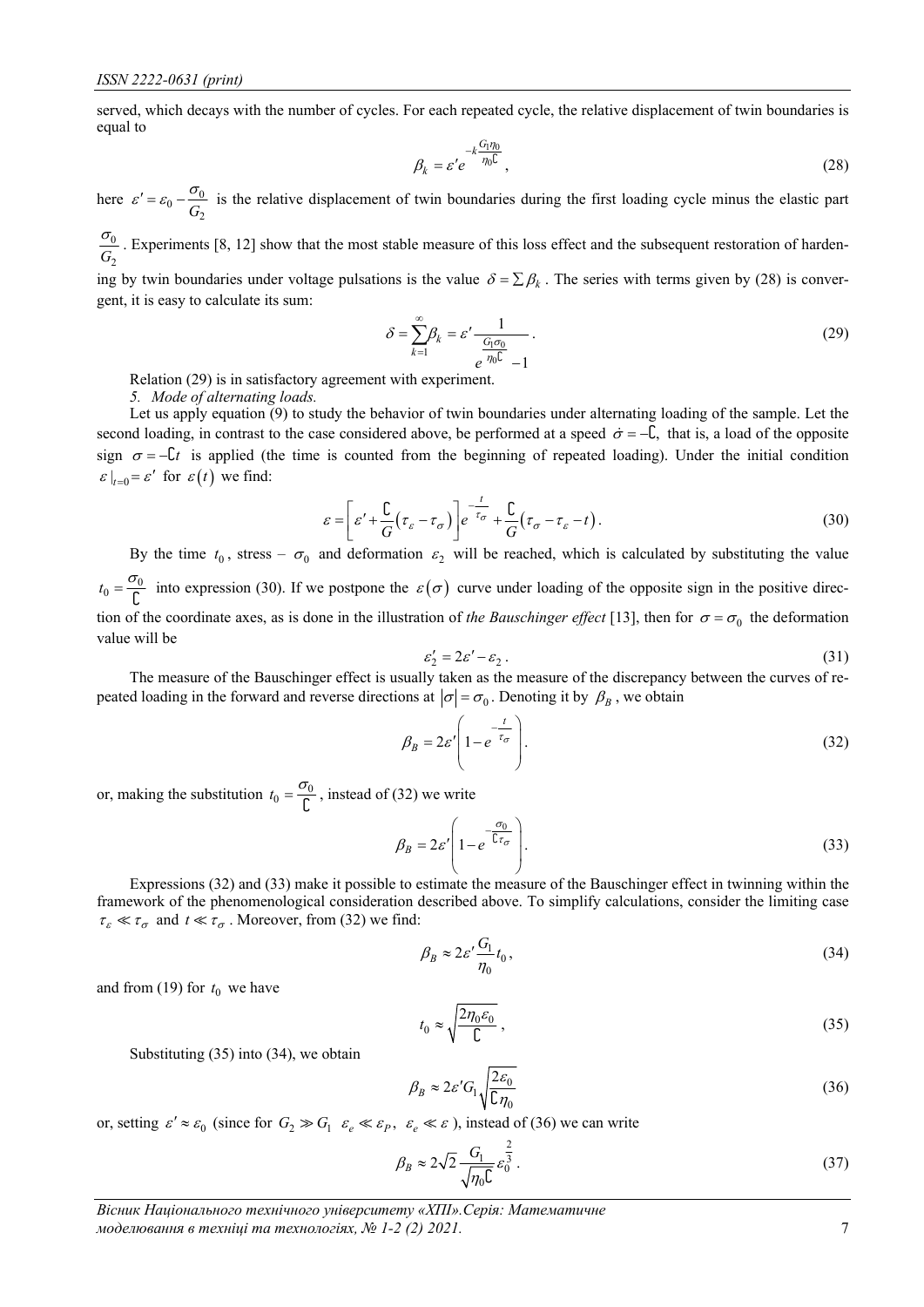Approximate formula (37) is more convenient for analyzing the dependences of  $\beta_B$  on various factors.

6. *Values of phenomenological parameters*.

Thus, the mechanical behavior of twin boundaries under different loading conditions within the framework of the proposed phenomenological consideration is described in terms of three parameters  $G_1$ ,  $G_2$ , and  $\eta_0$ . These parameters are determined both by the characteristics of the twin boundaries themselves and by the defect structure of their surroundings and should, therefore, depend on the degree of incoherence of twin boundaries, the type and density of forest dislocations in crystals, the presence of clusters of point defects, etc.

The parameter  $\eta_0$  is most easily determined by comparing the experimental dependence  $\varepsilon(t)$  during the loading period with the approximate formula (19), which includes only this parameter. The comparison showed that this parameter is sensitive to the density of dislocations of the body in crystals: with an increase in the initial density of the pyramidal forest in Zn crystals from  $10^3$  to  $10^7$  cm<sup>-2</sup>, the value of  $\eta_0$  increases from  $9 \cdot 10^3$  to  $4,5 \cdot 10^4$  MPa $\cdot$ s. This makes it possible to assume that the viscous deceleration of twin boundaries is largely due to the presence of forest dislocations in the crystal.

The parameter  $G_1$  with a known value of  $\eta_0$  can be found from the measured values  $\delta$  or  $\beta_B$  using formulas (29) and (36). The order of this value for twins in Bi and Zn crystals is 10 MPa.

The parameter  $G_2$  is easily estimated from the reverse displacement of the twin boundaries after unloading the crystal, that is, from the value of the elastic part of the relative deformation  $\varepsilon$  using formula (3). The order of this value  $G_2 \sim 10^2$  MPa (for Bi) and  $G_2 \sim 10^3$  MPa (for Zn), which confirms the condition  $G_2 \gg G_1$  used above.

**Results of work.** Thus, the proposed model predicts the behavior of twin boundaries under various loading conditions. After obtaining a mathematical model by comparing its conclusions and experimental data, some conclusions were made about the meaning of the phenomenological parameters included in the model equation.

In particular, the model implies the effect of loss and subsequent restoration of hardening by twin boundaries during stress pulsations, the Bauschinger effect when the applied voltage changes sign, described in the literature, and a number of other effects observed experimentally on a number of different metal crystals.

**Prospects for further research.** In the future, the authors intend, by analyzing all the experimental data available in the literature, to clarify the meaning of all the phenomenological parameters of the phenomenological model proposed in the work. Only after this can we talk about the creation of a quantitative theory of twinning.

**Conclusions.** This work is an introduction to the creation of a quantitative theory of twinning in metal crystals. Comparisons with the experimental results of the proposed phenomenological model were limited in this work to the task of demonstrating the performance of the model in the sense of predicting the most specific effects of the development of twins under various conditions and loading modes.

#### **Bibliography**

- **1.** *Бойко В. С.*, *Гарбер Р. И.*, *Хосевич А. М*. Обратимая деформация кристаллов. М. : «Наука», 1991. 268 с.
- **2.** *Christian I. W.*, *Mahajan S.* Deformation Twinning. Progress in Materials Science. 1995. Vol. 39 P. 157 167.
- 3. Босін М. Є., Лаврентьєв Ф. Ф., Никифоренко В. Н., Саліта О. П. Особливості двійникування в ростових бікристалах цинку двійникової орієнтації // УФЖ. – 1995. – Т. 40. – № 6. – С. 559 – 562.
- Босин М. Е., Лаврентьев Ф. Ф., Никифоренко В. Н. О движении ростовой межзеренной границы двойниковой ориентации в бикристалле сплава (Fe+3,5% Si) // ФТТ. – 1996. – Т. 38, – № 12. – С. 3625 – 3627.
- **5.** *Bosin M. E.*, *Lavrentev F. F.*, *Nikiforenko V. N.* On the Motion of a Crown Integranular Boundary with Twin Orientation in Bycrystals of Pure Zine // Physica status solidi (a). – 1996. – Vol. 157. – P. 213 – 216.
- **6.** *Bosin M. E.* Specific features of twin boundaries motion in beryllium single crystals at the twinning and untwining // Functioonal materials. 1997. – Vol. 4. – № 4 – P. 557 – 559.
- 7. Босин М. Е., Лаврентьев Ф. Ф., Никифоренко В. Н. Область аккомодации мера релаксации напряжений, локализованных на границах двойников в монокристаллах цинка // The XXI International Conference on Relaxation Phenomena In Solids (RPS-21). – Voronezh, 2004.
- 8. Босин М. Е., Лаврентьев Ф. Ф., Никифоренко В. Н. Дуализм влияния дислокаций леса на развитие двойникования в монокристаллах цинка // The Third International Conference «Deformation and Fracture of Materials and Nanomaterials». – Москва. – 2009. – С. 82 – 83.
- **9.** *Босин М. Е.*, *Русскин В. М*. Особенности влияния дислокаций леса на скорость движения границ двойников в монокристаллах цинка при ползучести // Сб. докладов Международной научной конференции «Актуальные проблемы физики твердого тела» (ФТТ – 2011). – Минск, 2011. – С. 260 – 262.
- **10.** *Босин М. Е.*, *Гомозов Е. П.* Влияние нейтронного облучения на движение границ двойника в монокристаллах висмута // Материалы докладов ХХ Петербургских чтений по проблемам прочности. – Санкт-Петербург, 2012. – С. 217 – 219.
- **11.** *Босин М. Е.*, *Омельченко Н. В.* Движение границ двойников в монокристаллах цинка при ударном нагружении // Сб. трудов Международной конференции «Актуальные проблемы прочности». – Харьков, 2014. – С. 123 – 124.
- **12.** *Босин М. Е.*, *Русскин В. М*. Закономерности движения двойниковых границ в монокристаллах бериллия и его сплавах с медью при многократном циклическом нагружении // Сб. трудов XIX Международной конференции «Физика прочности и пластичности материалов». – Самара, 2015. – С. 643 – 644.
- 13. Башманов В. М., Босин М. Е., Папиров И. И. Циклический эффект Баушингера на границах механических двойников бериллия // ФММ.  $-1973. - T. 35. - N₂ 1. - C. 220 - 221.$